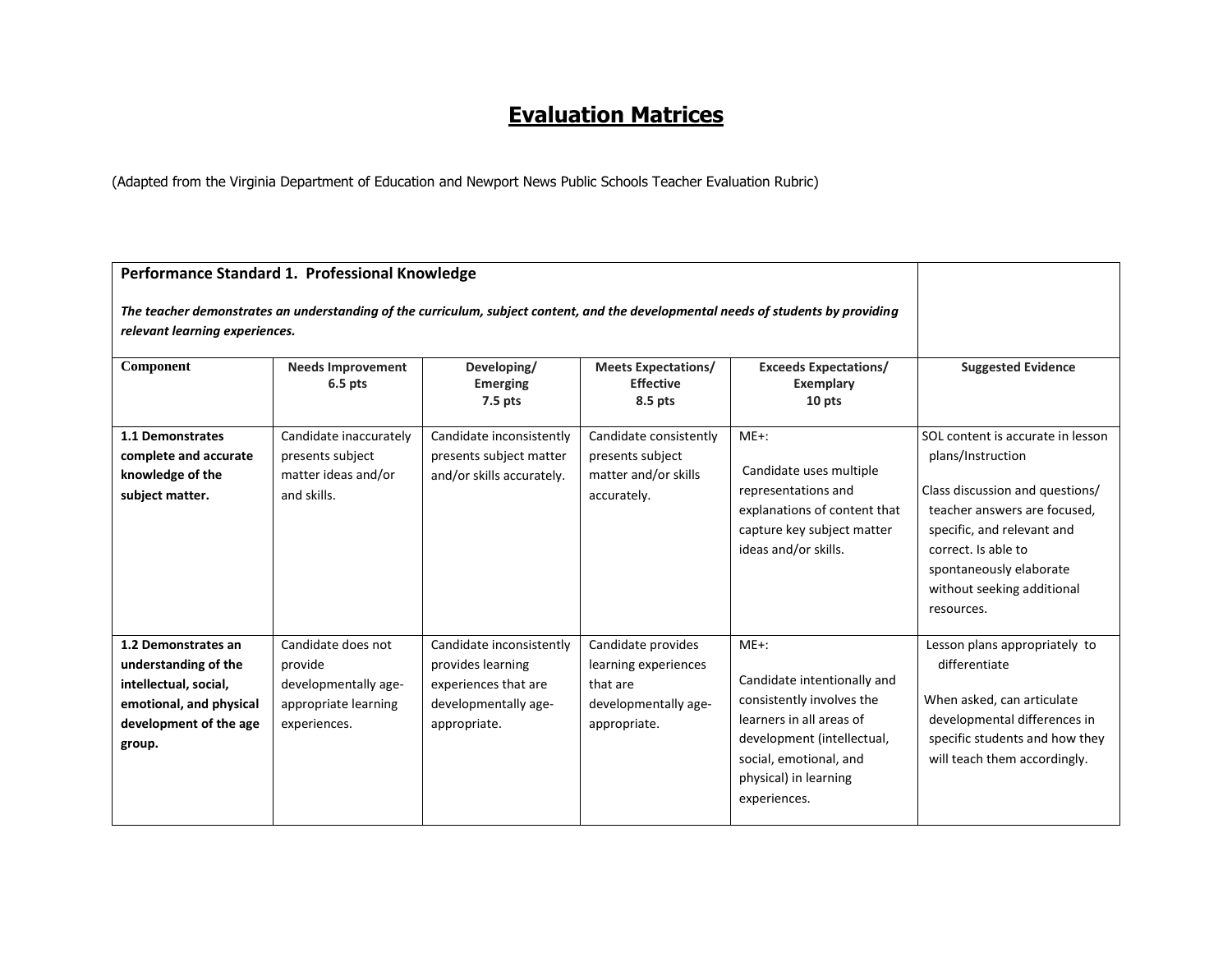## **Performance Standard 2. Instructional Planning**

*The teacher plans using Virginia Standards of Learning, the division's curriculum, effective strategies, resources, and data to meet the needs of all students.* 

| Component                                                                                                 | <b>Needs Improvement-</b><br>$6.5$ pts                                                                                                                                                                        | Developing/<br>Emerging-7.5 pts                                                                                                                                                                                                        | <b>Meets Expectations/</b><br>Effective-8.5 pts                                                                                                                                                                                                   | <b>Exceeds Expectations/</b><br><b>Exemplary-10 pts</b>                                                                                                                                                                                                          | <b>Suggested Evidence</b>                                                                                                                                                                                                                                                         |
|-----------------------------------------------------------------------------------------------------------|---------------------------------------------------------------------------------------------------------------------------------------------------------------------------------------------------------------|----------------------------------------------------------------------------------------------------------------------------------------------------------------------------------------------------------------------------------------|---------------------------------------------------------------------------------------------------------------------------------------------------------------------------------------------------------------------------------------------------|------------------------------------------------------------------------------------------------------------------------------------------------------------------------------------------------------------------------------------------------------------------|-----------------------------------------------------------------------------------------------------------------------------------------------------------------------------------------------------------------------------------------------------------------------------------|
| 2.1. Uses student<br>learning data to guide<br>planning                                                   | Candidate fails to<br>incorporate/utilize student<br>learning data when<br>planning<br>AND<br>Does not use learning data<br>for long and/or short term<br>planning.                                           | Candidate inconsistently<br>incorporates/<br>utilizes student learning<br>data when planning<br><b>AND</b><br>May not use data for<br>long and/or short term<br>planning.                                                              | Candidate consistently<br>incorporates/utilizes student<br>learning data, obtained<br>formally and informally,<br>when planning<br>AND<br>Uses learning data for both<br>long and short term planning.                                            | $ME+$ :<br>Candidate utilizes formal<br>and informal data to<br>differentiate instruction,<br>resources, and<br>technology.                                                                                                                                      | Assessments, checklists,<br>conferencing with<br>cooperating teacher,<br>pretests, journal<br>responses<br>Uses pre- and post-tests<br>to develop lesson plans,<br>Uses formal and informal<br>assessment to guide<br>instruction                                                 |
| 2.2. Develops plans<br>that are clear, logical,<br>sequential, and<br>integrated across the<br>curriculum | Candidate fails to develop<br>or articulate plans that align<br>with state standards and<br>that are clear , logical, and<br>sequential<br><b>AND</b><br>Does not integrate content<br>across the curriculum. | Candidate inconsistently<br>develops and articulates<br>plans that align with<br>state standards and that<br>are clear , logical, and<br>sequential<br><b>AND</b><br>Only occasionally<br>integrates content across<br>the curriculum. | Candidate develops and<br>articulates plans that align<br>with state standards and are<br>clear, logical, and sequential<br><b>AND</b><br>Consistently integrates<br>content across the<br>curriculum, but content may<br>be mostly nonessential. | $ME+$ :<br>Candidate develops plans<br>that demonstrate<br>consistent integration of<br>essential content across<br>the curriculum.                                                                                                                              | Lesson plans<br>Conferencing with coop.<br>teacher<br>Written feedback from<br>coop. teacher                                                                                                                                                                                      |
| 2.3. Uses existing<br>materials or creates<br>new materials that are<br>challenging and<br>engaging.      | Candidate does not use<br>existing materials or create<br>materials that are<br>new<br>challenging and engaging<br><b>OR</b><br>Uses technology that is<br>inappropriate for<br>instruction or minimal.       | Candidate uses existing<br>materials or creates new<br>materials that either<br>challenge or engage, but<br>not both<br><b>OR</b><br>Uses appropriate<br>technology only<br>minimally.                                                 | Candidate uses existing<br>materials or creates a variety<br>of new materials that<br>challenge AND engage<br>students<br><b>AND</b><br>Uses appropriate technology<br>frequently for instruction.                                                | $ME+$ :<br>Candidate creates and<br>uses a variety of new and<br>existing materials that<br>motivate students to be<br>active and self-directed<br>learners.<br><b>AND</b><br>Ensures that technology<br>is frequently and<br>appropriately used by<br>students. | Lesson plans and<br>materials demonstrate<br>they are teacher-created<br>and go beyond the NNPS<br>materials<br>Incorporates technology<br>such as smart board,<br>clickers, etc.<br>Conferencing with coop.<br>teacher<br>Written documentation<br>from coop. teacher's<br>notes |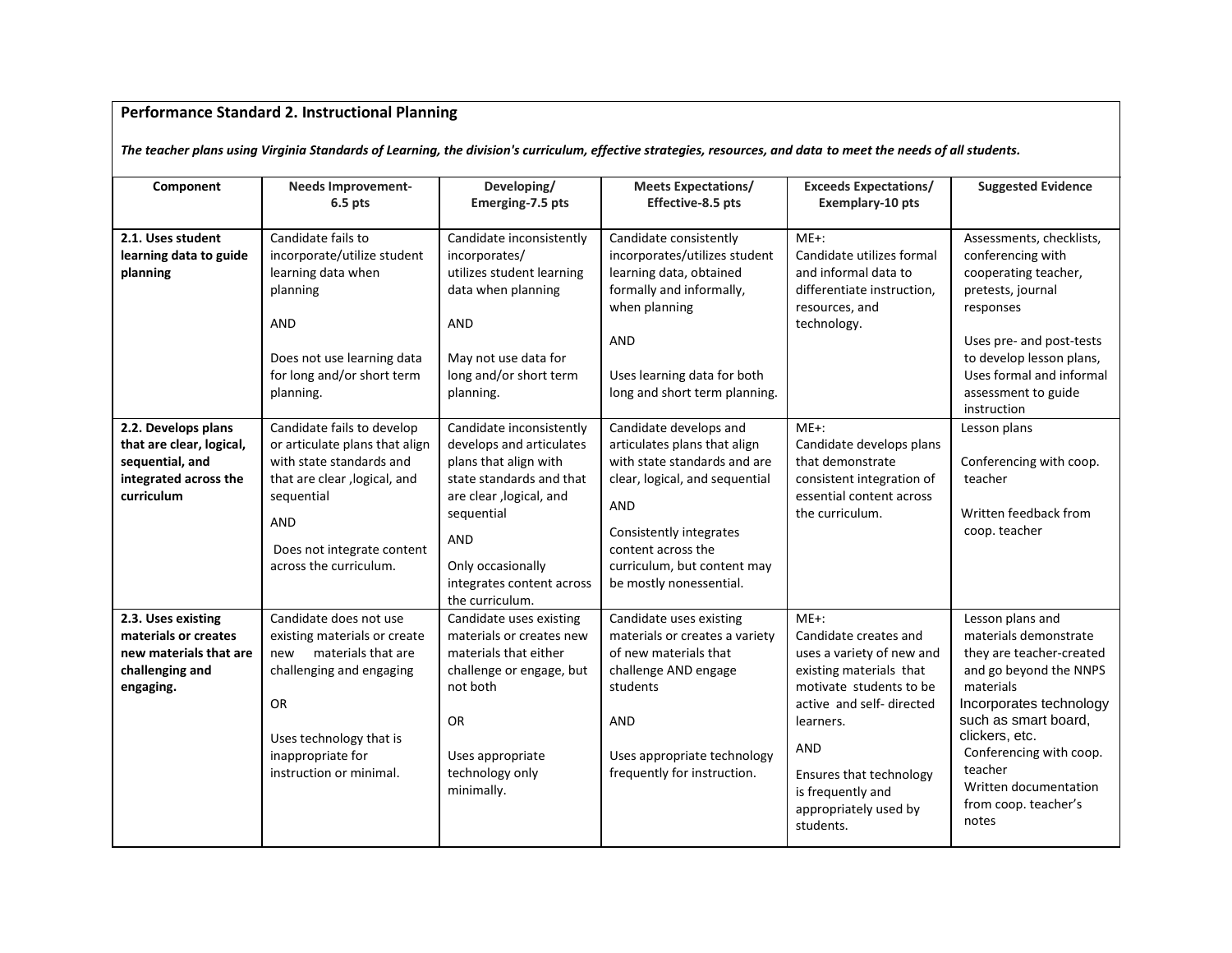|                                                                                                                               |                                                                                                                                                                                                                                    |                                                                                                                                                                                                                                                                      |                                                                                                                                                                                                     |                                                                                                                                                                                                                                             | Written feedback from<br>coops and supervisors                                                                                                                                                                                     |
|-------------------------------------------------------------------------------------------------------------------------------|------------------------------------------------------------------------------------------------------------------------------------------------------------------------------------------------------------------------------------|----------------------------------------------------------------------------------------------------------------------------------------------------------------------------------------------------------------------------------------------------------------------|-----------------------------------------------------------------------------------------------------------------------------------------------------------------------------------------------------|---------------------------------------------------------------------------------------------------------------------------------------------------------------------------------------------------------------------------------------------|------------------------------------------------------------------------------------------------------------------------------------------------------------------------------------------------------------------------------------|
| 2.4. Plans time<br>realistically for pacing,<br>content mastery, and<br>transitions.                                          | Candidate does not plan<br>time realistically for pacing,<br>content mastery, and<br>transitions.                                                                                                                                  | Candidate makes an<br>effort to plan time<br>realistically for pacing<br>and content mastery<br><b>OR</b><br>Makes an effort to plan<br>transitions that are<br>relevant to content.                                                                                 | Candidate plans time<br>realistically for pacing and<br>content mastery.<br>AND<br>Plans for smooth transitions<br>and connects them to<br>content with little or no loss<br>to instructional time. | $ME+:$<br>Candidate plans pacing in<br>lessons to include time<br>for students to apply,<br>extend, or remediate<br>content knowledge.                                                                                                      | Lesson plans<br>show specific/<br>adequate times for each<br>component of the lesson<br>and indicate clear<br>transitions                                                                                                          |
| 2.5. Plans for<br>differentiated<br>instruction relevant to<br>students' learning<br>needs, including TAG,<br>ELL, SPED, etc. | Candidate does not show<br>understanding of individual<br>differences<br><b>OR</b><br>Does not differentiate; all<br>students are expected to do<br>the same work<br><b>OR</b><br>Employs differentiation that<br>is not relevant. | Candidate inconsistently<br>shows an understanding<br>of individual differences<br><b>OR</b><br><b>Differentiates</b><br>for the learning needs of<br>only some groups of<br>students<br>OR<br><b>Employs differentiation</b><br>that is inconsistently<br>relevant. | Candidate plans for<br>differentiated instruction<br>relevant for all groups of<br>students, including TAG, ELL,<br>SPED, etc.                                                                      | $ME+$ :<br>Candidate plans relevant<br>differentiation for group<br>and individual learning<br>needs.                                                                                                                                       | Lesson plans reflect a<br>variety of strategies<br>and/or student interests<br>Conferencing with coop.<br>teacher<br>Written feedback from<br>coop. teacher<br>Accommodations/<br>Modifications are made                           |
| 2.6. Plans lessons that<br>reflect high<br>expectations for all<br>learners.                                                  | Candidate includes only<br>lower-level thinking skills in<br>lesson planning and<br>activities.                                                                                                                                    | Candidate inconsistently<br>plans lessons that reflect<br>high expectations for all<br>learners (e.g. problem<br>solving, critical thinking).                                                                                                                        | Candidate plans lessons that<br>reflect high expectations for<br>all learners (e.g. problem<br>solving, critical thinking).                                                                         | $ME+:$<br>Candidate plans<br>experiences that engage<br>learners in collaboration<br>and creativity, as well as<br>analysis<br>AND<br>Plans activities that<br>encourage students to be<br>responsible for directing<br>their own learning. | Plans include higher level<br>questions and activities<br>SOLs and objectives are<br>explicitly stated and<br>aligned with assessment<br>Written feedback on<br>lessons from coop<br>Creates extensions for all<br>grouping levels |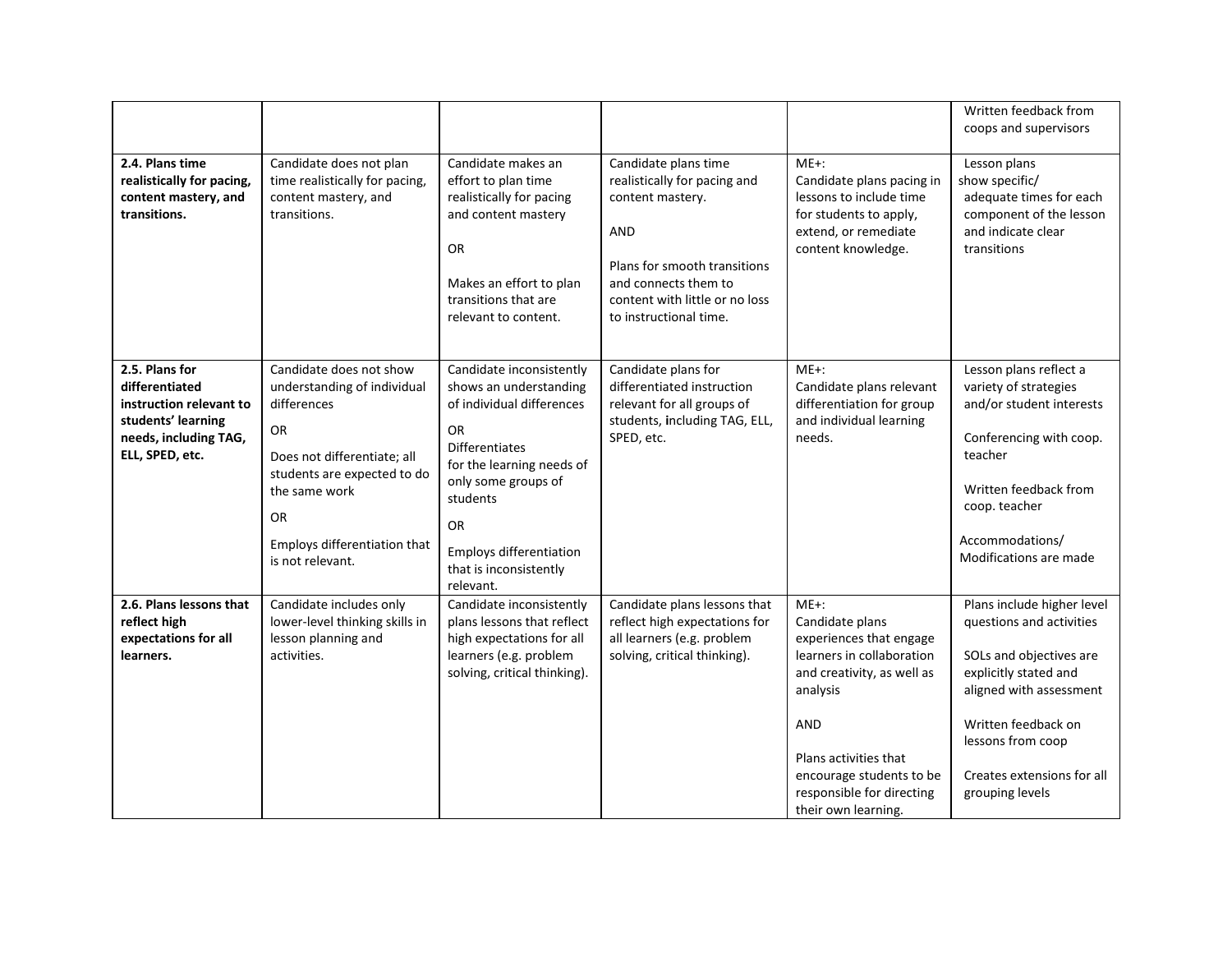## **Performance Standard 3. Instructional Delivery**

*The teacher effectively engages students in learning by using a variety of instructional strategies in order to meet individual needs.*

| Component                                                                                                        | <b>Needs Improvement-</b><br>$6.5$ pts                                                                                            | Developing/<br>Emerging-7.5 pts                                                                                                                                                                                                                      | <b>Meets Expectations/</b><br>Effective-8.5 pts                                                                                                                                                                           | <b>Exceeds Expectations/</b><br>Exemplary-10 pts                                                                                                                                        | <b>Suggested Evidence</b>                                                                                                                                                                                                                                                                                                                                                                                                                                                                             |
|------------------------------------------------------------------------------------------------------------------|-----------------------------------------------------------------------------------------------------------------------------------|------------------------------------------------------------------------------------------------------------------------------------------------------------------------------------------------------------------------------------------------------|---------------------------------------------------------------------------------------------------------------------------------------------------------------------------------------------------------------------------|-----------------------------------------------------------------------------------------------------------------------------------------------------------------------------------------|-------------------------------------------------------------------------------------------------------------------------------------------------------------------------------------------------------------------------------------------------------------------------------------------------------------------------------------------------------------------------------------------------------------------------------------------------------------------------------------------------------|
| 3.1 Provides learning<br>experiences that<br>challenge, motivate,<br>engage and maintain<br>students' attention. | Candidate does not<br>provide learning<br>experiences that<br>challenge, motivate,<br>engage, or maintain<br>students' attention. | Candidate attempts to<br>provide learning experiences<br>that challenge, motivate,<br>engage, or maintain students'<br>attention, but students are<br>mostly passive or disengaged<br><b>OR</b><br>Uses only one or two<br>instructional strategies. | Candidate provides learning<br>experiences that challenge,<br>motivate, engage, and<br>maintain students' attention<br>AND<br>Uses multiple instructional<br>strategies that reflect a wide<br>variety of learning needs. | $ME+$ :<br>Candidate develops<br>personalized activities through<br>student choice and/or<br>pertinent current topics<br>OR<br>Follows student interest to<br>delve deeper into topics. | Candidate presents<br>learning experiences<br>that regularly:<br>- address a variety of<br>learning styles<br>- incorporate<br>awareness of<br>student interests and<br>abilities<br>- push students into<br>their Zone of<br><b>Proximal Learning</b><br>- allow students to<br>work both<br>collaboratively and<br>individually<br>- lead to both<br>teacher to student<br>conversations as well<br>as student to student<br>conversations<br>- engages most of<br>the students most of<br>the time |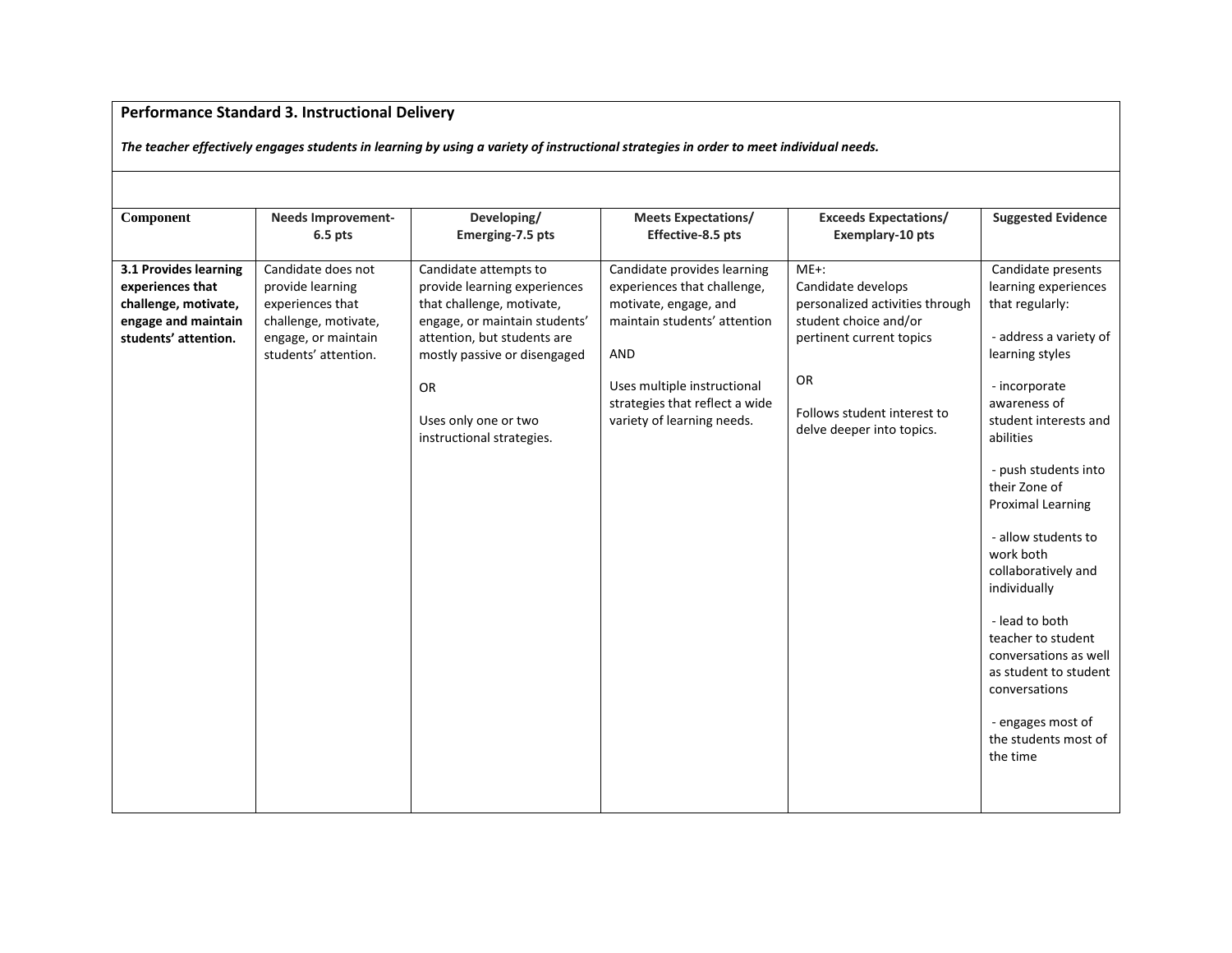| 3.2 Delivers<br>directions,<br>procedures and<br>instructions that are<br>clear, detailed and<br>accurate.       | Candidate does not<br>deliver verbal and/or<br>written directions,<br>procedures, and<br>instructions that are<br>clear, detailed, and<br>accurate.                   | Candidate presents verbal and<br>written directions, procedures<br>and instructions that are<br>inconsistently clear, detailed,<br>or accurate.      | Candidate presents verbal<br>and written directions,<br>procedures and instructions<br>that are clear, detailed, and<br>accurate.                                                                                                           | $ME+$ :<br>Candidate anticipates student<br>questions and addresses them<br>during directions, procedures,<br>and instructions.                                | Teacher is organized<br>with materials<br>readily available<br>Uses visual and<br>auditory models for<br>directions<br>Uses checks for<br>understanding<br>Students do not<br>display a need for<br>additional directions.<br>Students can<br>articulate what they<br>are doing/why when<br>asked. |
|------------------------------------------------------------------------------------------------------------------|-----------------------------------------------------------------------------------------------------------------------------------------------------------------------|------------------------------------------------------------------------------------------------------------------------------------------------------|---------------------------------------------------------------------------------------------------------------------------------------------------------------------------------------------------------------------------------------------|----------------------------------------------------------------------------------------------------------------------------------------------------------------|----------------------------------------------------------------------------------------------------------------------------------------------------------------------------------------------------------------------------------------------------------------------------------------------------|
| 3.3 Makes learning<br>relevant by<br>connecting to<br>students' existing<br>knowledge, skills,<br>and strengths. | Candidate does not<br>make learning relevant<br>by connecting it to<br>students' existing<br>knowledge, skills, or<br>strengths.                                      | Candidate attempts to make<br>learning relevant by<br>connecting to students'<br>existing knowledge OR skills<br>OR strengths, but not all<br>three. | Candidate makes learning<br>relevant by connecting to<br>students' existing knowledge<br>AND skills, AND strengths<br>AND<br>Regularly includes examples<br>relevant to prior learning,<br>real world application, and<br>student interest. | $ME+$ :<br>Candidate purposefully seeks<br>to gain insight into student<br>strengths, interests, and<br>background knowledge to<br>enhance future instruction. | Teacher<br>reviews/elicits/<br>makes reference to<br>prior learning or<br>knowledge<br>Teacher<br>incorporates<br>students' personal<br>strengths in lessons<br>Scaffolding is<br>evident<br>Connects lesson to<br>real life                                                                       |
| 3.4 Demonstrates<br>the ability to pace<br>instruction<br>appropriately,<br>including<br>introduction,           | Candidate fails to pace<br>instruction<br>appropriately, does not<br>provide a purpose for<br>the lesson or activities.<br>and does not deliver a<br>cohesive lesson. | Candidate articulates the<br>purpose of the lesson but<br>does not state the purpose of<br>the activities,                                           | Candidate delivers<br>instruction in logical order<br>according to the lesson<br>content.                                                                                                                                                   | $ME +:$<br>Candidate engages in a variety<br>of hooks/introductions that<br>are designed to engage all<br>students with the coming<br>material                 | Observation records<br>Lesson timing<br>follows written plans<br>or is adjusted as<br>needed                                                                                                                                                                                                       |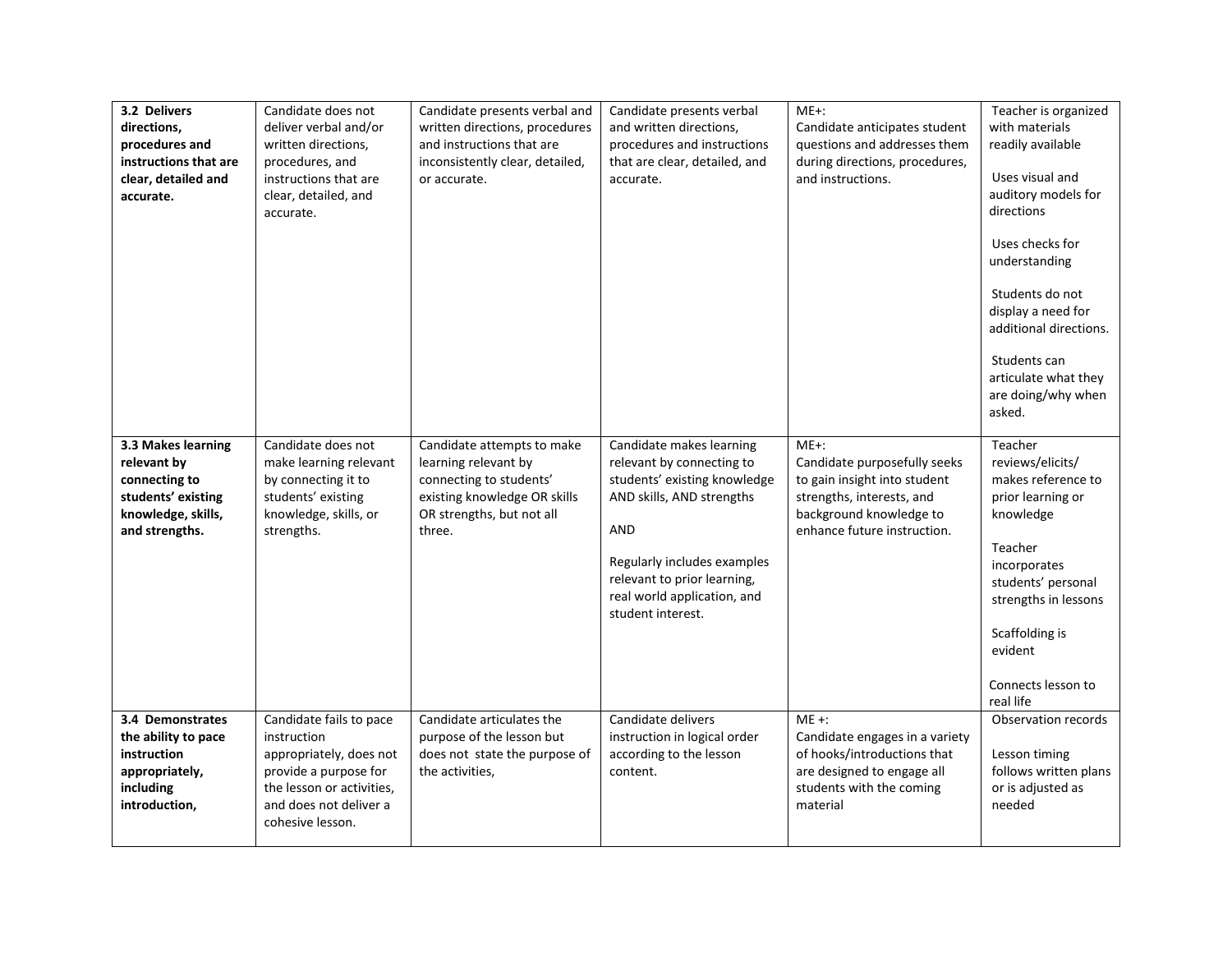| learning activities,  |                         | AND/OR                          | <b>AND</b>                    | AND                            |                         |
|-----------------------|-------------------------|---------------------------------|-------------------------------|--------------------------------|-------------------------|
| and closure.          |                         |                                 |                               |                                |                         |
|                       |                         | Does not engage students        | Paces instruction and         | Seeks opportunities to involve |                         |
|                       |                         | with a hook/introduction        | activities appropriately.     | students in closure.           |                         |
|                       |                         |                                 |                               |                                |                         |
|                       |                         | AND/OR                          | <b>AND</b>                    |                                |                         |
|                       |                         |                                 |                               |                                |                         |
|                       |                         | Does not bring closure to the   | Has a hook/introduction and   |                                |                         |
|                       |                         | lesson.                         | closure.                      |                                |                         |
|                       |                         |                                 |                               |                                |                         |
| 3.5 Uses              | Candidate does not use  | Candidate relies on three or    | Candidate uses relevant       | $ME+$ :                        | Resources, beyond       |
| instructional         | instructional materials | fewer variations of             | instructional                 | Candidate creates engaging     | those provided by       |
| technology,           | and resources that      | instructional                   | resources/materials within    | resources/materials for        | NNPS are created,       |
| materials, and        | enhance student         | resources/materials             | the lesson that challenge     | student use                    | used and integrated     |
| resources to enhance  | learning.               | OR                              | students to think critically, |                                | appropriately.          |
| learning              | OR                      |                                 | make connections, and         | AND                            |                         |
|                       |                         | Uses technology that has little | problem solve                 |                                | Technology              |
|                       | Makes no effort to      | relevance to learning           | AND                           | Provides students with         | enhances lesson (is     |
|                       | seek, create, or        | enhancement opportunities.      |                               | opportunities to use           | not an add-on)          |
|                       | integrate technology.   |                                 | Smoothly integrates a variety | technology to apply or         |                         |
|                       |                         |                                 | of up-to-date technology      | investigate learning in        | Uses a variety of       |
|                       |                         |                                 | resources.                    | authentic ways.                | instructional           |
|                       |                         |                                 |                               |                                | technology              |
| 3.6. Delivers lessons | Candidate does not      | Candidate delivers lessons      | Candidate delivers lessons    | $ME+:$                         | SOLs and objectives     |
| that reflect high     | deliver lessons that    | that attempt to reflect high    | that clearly define high      | Candidate assists each student | are explicitly stated   |
| expectations for all  | reflect high            | expectations for some           | expectations for all learners | in generating personal         | and aligned with        |
| learners.             | expectations for        | learners.                       |                               | academic goals                 | assessment              |
|                       | learners                |                                 | AND/OR                        |                                |                         |
|                       |                         | AND/OR                          |                               |                                | Written feedback on     |
|                       | <b>AND</b>              |                                 | Encourages deep               | AND                            | lessons from coop       |
|                       |                         | Includes at least one activity  | understanding of lesson       |                                |                         |
|                       | Passively involves      | that actively involves learners | topics by all learners        | Engages students in            | Creates extensions      |
|                       | learners.               |                                 |                               | enrichment/extension           | for all grouping levels |
|                       |                         | AND/OR                          | AND/OR                        | activities.                    |                         |
|                       |                         |                                 |                               |                                | Challenges students     |
|                       |                         | Demonstrates low                | Includes meaningful use of    |                                | through questioning     |
|                       |                         | expectations for SOL-relevant   | the SOLs and expects          |                                | or other means          |
|                       |                         | learning during instruction.    | students to ask and answer    |                                |                         |
|                       |                         |                                 | relevant questions during the |                                |                         |
|                       |                         |                                 | lesson."                      |                                |                         |
|                       |                         |                                 |                               |                                |                         |
|                       |                         |                                 |                               |                                |                         |
|                       |                         |                                 |                               |                                |                         |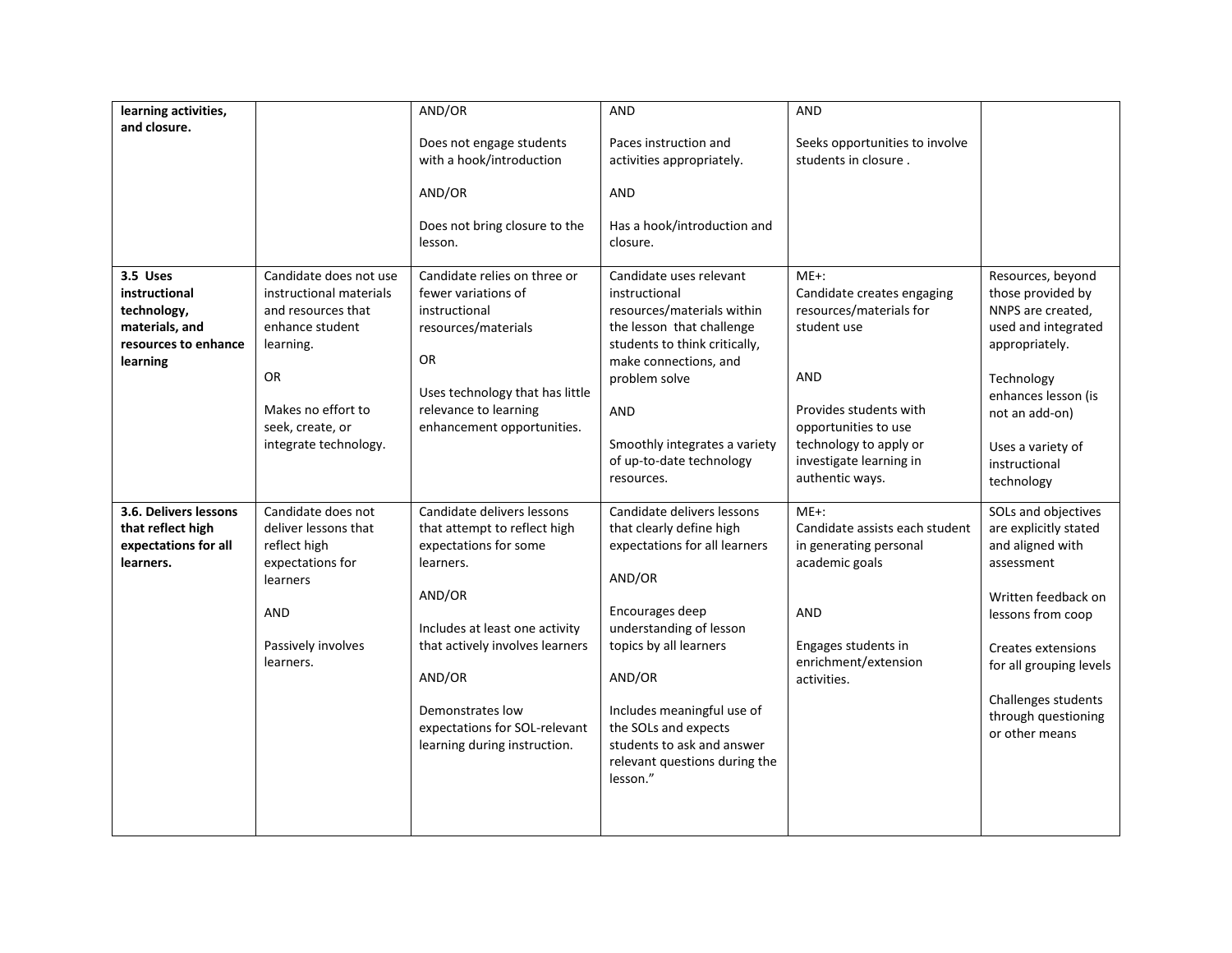| 3.7 Integrates<br>students' use of<br>higher level thinking<br>skills in instruction | Candidate does not<br>integrate students' use<br>of higher level thinking<br>skills in instruction<br>AND<br>Does not engage<br>learners in critical<br>thinking, creativity, or<br>collaborative problem<br>solving, as seen through<br>objectives, activities,<br>and/or questioning.<br><b>AND</b><br>Does not make<br>connections between<br>concepts or address<br>differing perspectives. | Candidate attempts to<br>integrate students' use of<br>higher level thinking skills in<br>instruction<br>AND/OR<br>Makes efforts to engage<br>learners in critical thinking,<br>creativity, and problem<br>solving, as seen through<br>objectives, activities, and/or<br>questioning.<br>AND/OR<br>Makes some connections<br>between concepts and<br>sometimes addresses<br>differing perspectives. | Candidate engages learners<br>in critical thinking, creativity,<br>and collaborative problem<br>solving, as seen through<br>objectives, activities, and/or<br>questioning<br>AND<br>Connects concepts and<br>addresses differing<br>perspectives. | $ME+$ :<br>Candidate gives learners the<br>knowledge and skill to<br>independently think critically,<br>creatively, and collaboratively<br><b>AND</b><br>Gives learners the knowledge<br>and skill to independently<br>make connections and<br>consider differing<br>perspectives. | Levels of Bloom's<br>taxonomy in<br>instruction<br>(questioning,<br>activities, etc)<br>Observation records  |
|--------------------------------------------------------------------------------------|-------------------------------------------------------------------------------------------------------------------------------------------------------------------------------------------------------------------------------------------------------------------------------------------------------------------------------------------------------------------------------------------------|-----------------------------------------------------------------------------------------------------------------------------------------------------------------------------------------------------------------------------------------------------------------------------------------------------------------------------------------------------------------------------------------------------|---------------------------------------------------------------------------------------------------------------------------------------------------------------------------------------------------------------------------------------------------|------------------------------------------------------------------------------------------------------------------------------------------------------------------------------------------------------------------------------------------------------------------------------------|--------------------------------------------------------------------------------------------------------------|
| 3.8 Monitors and<br>adjusts lessons to<br>meet students'<br>needs.                   | Candidate does not<br>monitor the classroom<br>to make appropriate<br>adjustments to<br>instruction as needed.                                                                                                                                                                                                                                                                                  | Candidate inconsistently<br>monitors the classroom or<br>misreads the classroom<br>AND/OR<br>Makes no or inappropriate<br>adjustments to instruction.                                                                                                                                                                                                                                               | Candidate monitors the<br>classroom and makes<br>appropriate adjustments as<br>needed.                                                                                                                                                            | $ME+$ :<br>Candidate displays advanced<br>degrees of classroom and<br>student awareness and often<br>anticipates making<br>adjustments before they are<br>needed.                                                                                                                  | Observation records<br>Modifies instruction<br>in the moment<br>Self-reflections<br>Self-Assessment<br>Video |
| 3.9 Provides<br>consistent and timely<br>feedback to students.                       | Candidate gives little or<br>no feedback to learners<br>about their work during<br>instruction                                                                                                                                                                                                                                                                                                  | Candidate gives non-specific<br>feedback to learners during<br>instruction                                                                                                                                                                                                                                                                                                                          | Candidate gives specific<br>feedback to students that<br>informs them of their<br>strengths and weaknesses<br>AND gives ways to improve<br>during instruction                                                                                     | $ME+$ :<br>Candidate gives opportunities<br>to students to reflect on their<br>own learning performance and<br>ways to improve during<br>instruction.                                                                                                                              | Observation records<br>Teacher oral<br>feedback and<br>written comments<br>on student work,                  |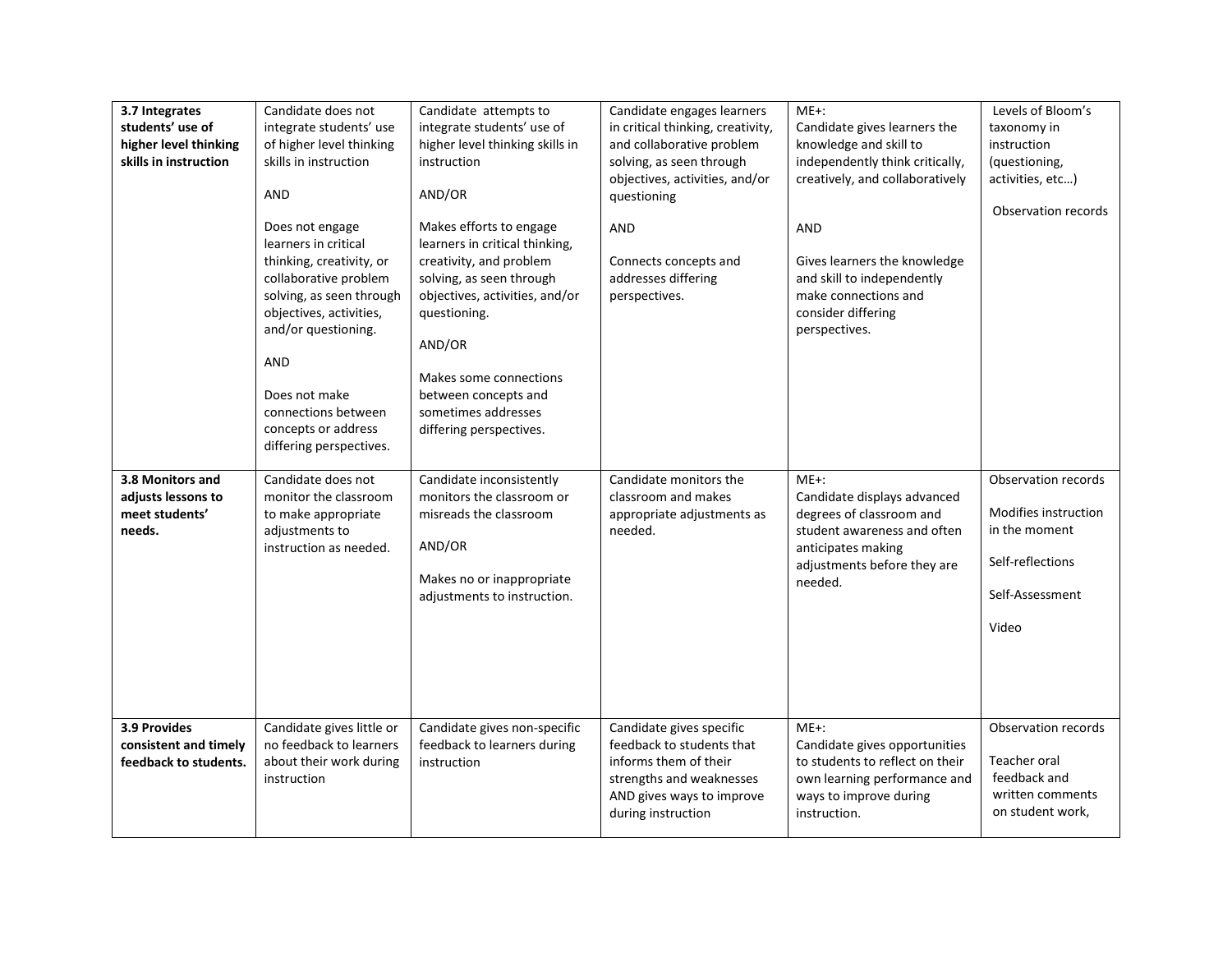| OR                   | AND/OR                         | AND                         | including           |
|----------------------|--------------------------------|-----------------------------|---------------------|
|                      |                                |                             | assessments         |
| Fails to provide     | Gives generalized feedback     | Consistently provides       |                     |
| feedback in a timely | focused on correctness or      | feedback in a timely manner | Teacher conferences |
| manner during        | incorrectness rather than next | during instruction.         | with students       |
| instruction.         | steps for improvement or       |                             |                     |
|                      | growth during instruction.     |                             | Teacher articulates |
|                      |                                |                             | and sticks to       |
|                      | AND/OR                         |                             | timeline for        |
|                      |                                |                             | returning student   |
|                      | Inconsistently provides        |                             | work                |
|                      | feedback in a timely manner    |                             |                     |
|                      | during instruction.            |                             |                     |
|                      |                                |                             |                     |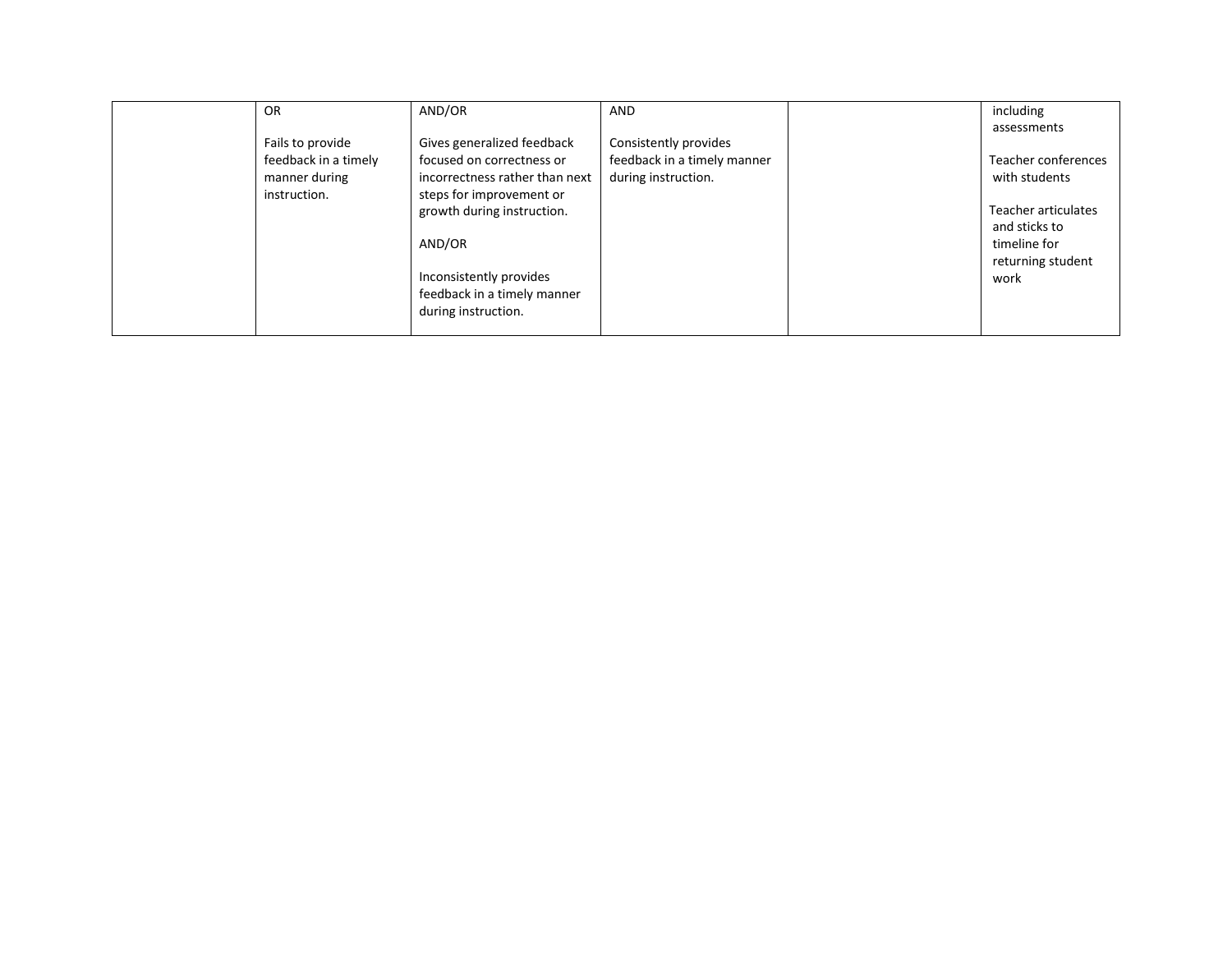## **Performance Standard 4. Assessment of/for Learning**

*The teacher systematically gathers, analyzes, and uses all relevant data to measure student academic progress, guide instruction and delivery methods, and provide timely feedback to students and families throughout the school year.*

| Component                                                                                                                                 | <b>Needs Improvement-</b><br>$6.5$ pts                                                                                                                                    | Developing/<br>Emerging-7.5 pts                                                                                                                                                                                            | <b>Meets Expectations/</b><br>Effective-8.5 pts                                                                                                                                                    | <b>Exceeds Expectations/</b><br>Exemplary-10 pts                                                                                                                                                                                                        | <b>Suggested Evidence</b>                                                                                                                   |
|-------------------------------------------------------------------------------------------------------------------------------------------|---------------------------------------------------------------------------------------------------------------------------------------------------------------------------|----------------------------------------------------------------------------------------------------------------------------------------------------------------------------------------------------------------------------|----------------------------------------------------------------------------------------------------------------------------------------------------------------------------------------------------|---------------------------------------------------------------------------------------------------------------------------------------------------------------------------------------------------------------------------------------------------------|---------------------------------------------------------------------------------------------------------------------------------------------|
| 4.1. Uses assessment<br>data to develop<br>expectations for<br>students,<br>differentiate<br>instruction, and<br>document learning.       | Candidate does not use<br>assessment data to develop<br>expectations for students,<br>differentiate instruction, and<br>document learning.                                | Candidate incorrectly uses<br>assessment data to<br>develop expectations for<br>students<br>OR.<br>Lacks differentiated<br>instruction based on<br>assessment.<br><b>OR</b><br>Sporadically documents<br>student learning. | Candidate correctly uses<br>assessment data to develop<br>appropriate expectations for<br>students, to differentiate<br>instruction, and to document<br>learning.                                  | $ME +:$<br>Candidate shares assessment<br>data with students<br>AND<br>Collaborates with students<br>to develop goals for learning<br><b>AND</b><br>Communicates assessment<br>results to all stakeholders to<br>improve student growth and<br>success. | Pre-tests<br>Post-tests<br>Lesson plans<br>differentiated<br>based on student<br>achievement<br>Conversations<br>about how data<br>was used |
| 4.2. Uses a variety of<br>formative and<br>summative<br>assessments that are<br>valid and appropriate<br>for the content and<br>students. | Candidate does not use a<br>variety of formative and<br>summative<br><b>AND</b><br>Uses assessments that are<br>not valid or appropriate for<br>the content and students. | Candidate relies on 3 or<br>fewer varieties of<br>formative and/or<br>summative assessments<br>AND/OR<br>Uses assessments that are<br>misaligned with SOLs or<br>objectives taught<br>AND/OR                               | Candidate uses a variety (4+) of<br>formative and summative (both<br>teacher-created and<br>performance-based)<br>assessments that are aligned<br>and appropriate for the content<br>and students. | $ME+$ :<br>Candidate provides<br>opportunities for students to<br>select the method by which<br>they will demonstrate their<br>learning.                                                                                                                | Tests, quizzes,<br>projects with<br>rubrics, and other<br>assignments<br>Variety of<br>formative/<br>summative<br>assessments               |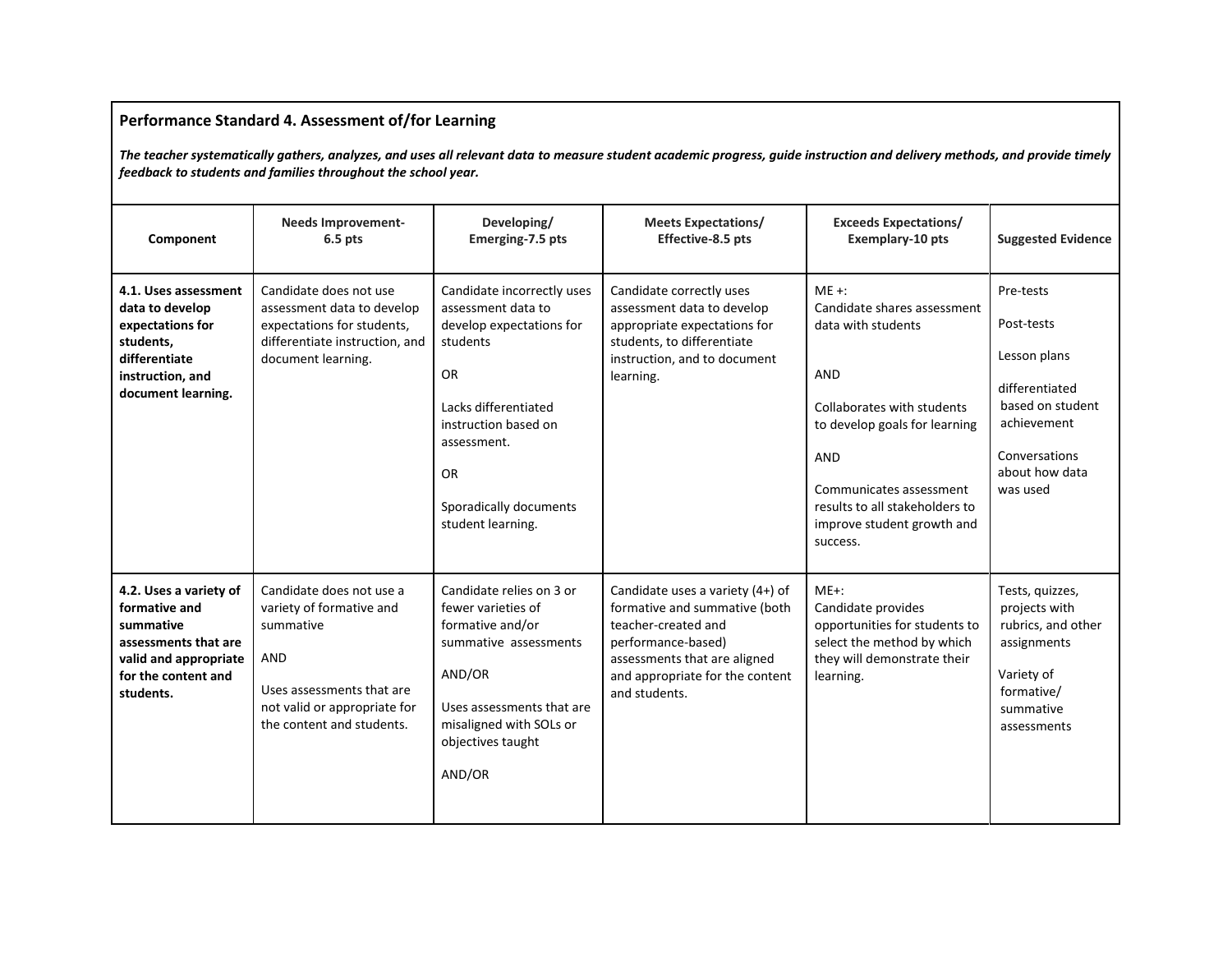|                                                                                                |                                                                                                                                                                                                                                           | Uses assessments that are<br>not appropriate for<br>students.                                                                                                                                                                               |                                                                                                                                                                                                                             |                                                                                                                                                                                                                                  |                                                                                                                                                                                                                                                          |
|------------------------------------------------------------------------------------------------|-------------------------------------------------------------------------------------------------------------------------------------------------------------------------------------------------------------------------------------------|---------------------------------------------------------------------------------------------------------------------------------------------------------------------------------------------------------------------------------------------|-----------------------------------------------------------------------------------------------------------------------------------------------------------------------------------------------------------------------------|----------------------------------------------------------------------------------------------------------------------------------------------------------------------------------------------------------------------------------|----------------------------------------------------------------------------------------------------------------------------------------------------------------------------------------------------------------------------------------------------------|
| 4.3 Uses grading<br>practices that reflect<br>mastery of content<br>goals and objectives.      | Candidate uses grading<br>practices that are not<br>related to content<br>objectives/essential skills<br><b>AND</b><br>Uses grading practices that<br>do not effectively assess<br>student performance on<br>objectives/essential skills. | Candidate uses grading<br>practices that are not<br>related to content<br>objectives/essential skills<br><b>OR</b><br>Uses grading practices<br>that do not effectively<br>assess student<br>performance on<br>objectives/essential skills. | Candidate uses grading practices<br>that are related to content<br>objectives/essential skills<br><b>AND</b><br>Uses grading practices that<br>appropriately reflect student<br>mastery of content goals and<br>objectives. | $ME+$ :<br>Candidate varies grading<br>practices to address diverse<br>ways of learning/ learning<br>styles.<br><b>AND</b><br>Encourages learners to<br>monitor and track their own<br>performance and to self-<br>assess.       | <b>Rubrics</b><br>Written<br>information<br>regarding grading<br>practices (syllabi,<br>team/dept/<br>school practices)<br>Unit plans showing<br>correlation to objs<br>and assessment<br><b>Teacher references</b><br>to rubrics prior to<br>assessment |
| 4.4 Provides ongoing,<br>timely, and specific<br>feedback to students<br>on student progress.  | Candidate does not provide<br>ongoing, timely, and specific<br>feedback to students on<br>their progress.                                                                                                                                 | Candidate gives sporadic<br>feedback to students over<br>time<br>AND/OR<br>Focuses more on<br>correctness or<br>incorrectness rather than<br>next steps for<br>improvement.                                                                 | Candidate gives ongoing, timely<br>feedback to students that<br>informs them of their strengths<br>and weaknesses AND suggests<br>ways to improve.                                                                          | ME+:<br>Candidate effectively<br>communicates assessment<br>results to stakeholders (e.g.,<br>intern's instructional<br>assessments are shared with<br>parents or school colleagues<br>also involved with students<br>learning). | Written comments<br>on assignments<br>Short assignment<br>return time                                                                                                                                                                                    |
| <b>4.5 Provides</b><br>evidence of timely<br>and appropriate<br>intervention<br>strategies for | Candidate does not provide<br>evidence of timely and<br>appropriate intervention<br>strategies for students not                                                                                                                           | Candidate provides<br>evidence of intervention<br>strategies that are either<br>timely or appropriate, but                                                                                                                                  | Candidate provides evidence of<br>timely and appropriate<br>intervention strategies                                                                                                                                         | $ME+$ :<br>Candidate creates                                                                                                                                                                                                     | Differentiation/<br>remediation<br>strategies<br>Consultations with                                                                                                                                                                                      |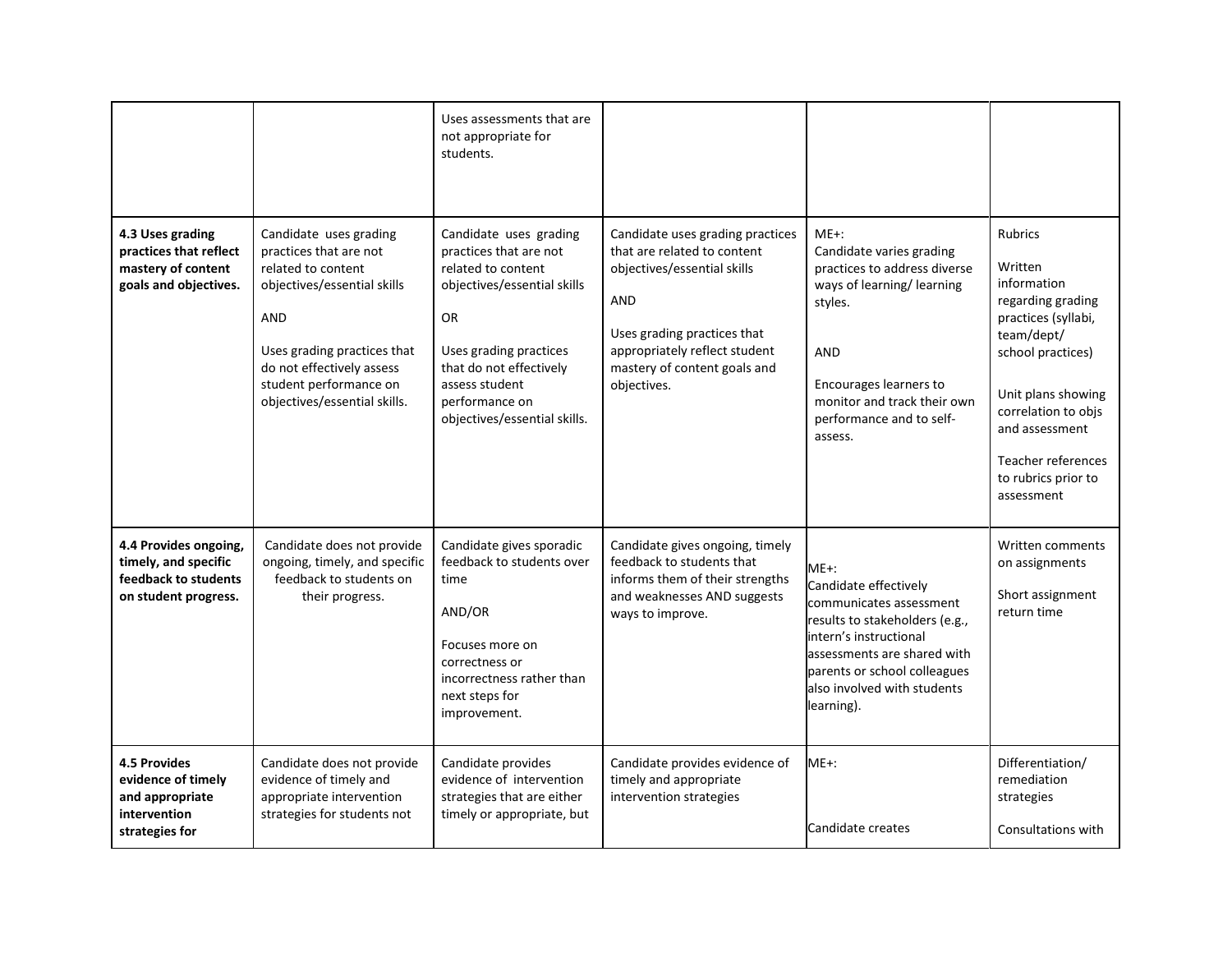| students not making<br>adequate progress | making adequate progress<br>AND<br>Implements assessments<br>that are not compatible with<br>IEPs, 504 plans, or with<br>other individual student<br>learning needs. | not both<br>0R<br>Uses formative<br>assessment data to inform<br>instruction on an<br>inconsistent basis. | <b>AND</b><br>Implements assessments that<br>are compatible with students'<br>special learning needs, IEPs, and<br>504 plans. | individualized intervention<br>strategies that equip students<br>with tools to progress on their<br>lown. | building specialists,<br>coops, supervisors<br>Evidence of RTI or<br>other intervention<br>strategy |
|------------------------------------------|----------------------------------------------------------------------------------------------------------------------------------------------------------------------|-----------------------------------------------------------------------------------------------------------|-------------------------------------------------------------------------------------------------------------------------------|-----------------------------------------------------------------------------------------------------------|-----------------------------------------------------------------------------------------------------|
|                                          |                                                                                                                                                                      |                                                                                                           |                                                                                                                               |                                                                                                           |                                                                                                     |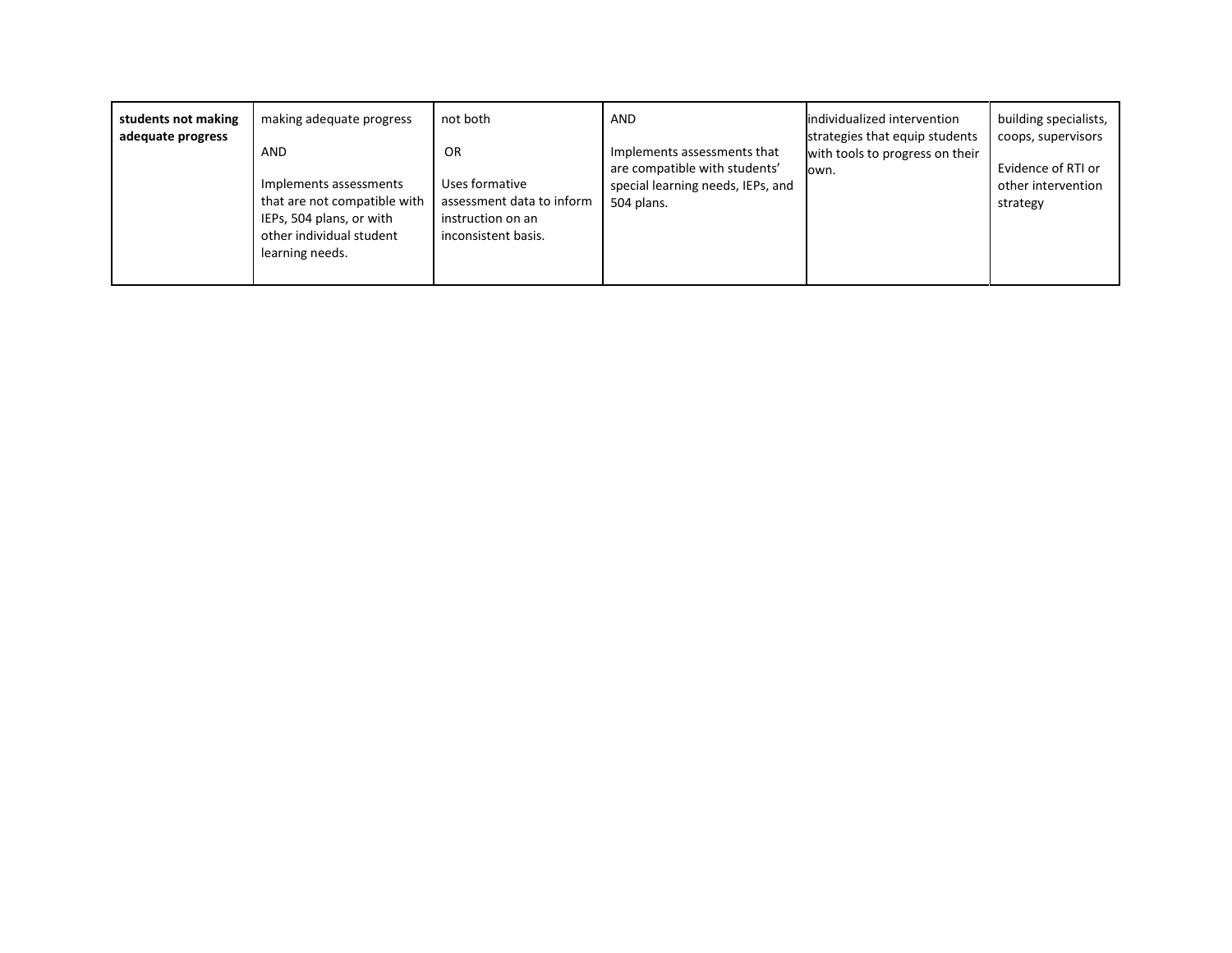|                                                                                                                                                                    | <b>Performance Standard 5. Learning Environment</b>                                                                                                                  |                                                                                                                                                                                                                           |                                                                                                                                                                                      |                                                                                                                                                                                     |                                                                                                                                                                                                                                                                                                       |
|--------------------------------------------------------------------------------------------------------------------------------------------------------------------|----------------------------------------------------------------------------------------------------------------------------------------------------------------------|---------------------------------------------------------------------------------------------------------------------------------------------------------------------------------------------------------------------------|--------------------------------------------------------------------------------------------------------------------------------------------------------------------------------------|-------------------------------------------------------------------------------------------------------------------------------------------------------------------------------------|-------------------------------------------------------------------------------------------------------------------------------------------------------------------------------------------------------------------------------------------------------------------------------------------------------|
|                                                                                                                                                                    |                                                                                                                                                                      |                                                                                                                                                                                                                           |                                                                                                                                                                                      | The teacher uses resources, routines and procedures to provide a respectful, positive, safe, student-centered environment that is conducive to learning.                            |                                                                                                                                                                                                                                                                                                       |
| Component                                                                                                                                                          | <b>Needs Improvement-</b>                                                                                                                                            | Developing/                                                                                                                                                                                                               | <b>Meets Expectations/</b>                                                                                                                                                           | <b>Exceeds Expectations/</b>                                                                                                                                                        | <b>Suggested Evidence</b>                                                                                                                                                                                                                                                                             |
|                                                                                                                                                                    | $6.5$ pts                                                                                                                                                            | Emerging-7.5 pts                                                                                                                                                                                                          | Effective-8.5 pts                                                                                                                                                                    | <b>Exemplary-10 pts</b>                                                                                                                                                             |                                                                                                                                                                                                                                                                                                       |
| 5.1 Establishes and<br>maintains relationships                                                                                                                     | Candidates does not<br>establish and maintain                                                                                                                        | Candidate is beginning to<br>maintain an environment                                                                                                                                                                      | Candidate exhibits clear<br>indication of                                                                                                                                            | $ME+$ :                                                                                                                                                                             | Uses interest inventories/<br>student surveys                                                                                                                                                                                                                                                         |
| with students to<br>promote rapport and<br>engagement, and<br>models courtesy, active<br>listening, and                                                            | relationships with<br>students to promote<br>rapport and<br>engagement                                                                                               | in which students feel<br>respected and motivated<br>by initiating interactions<br>OR                                                                                                                                     | relationships with<br>students that promote<br>rapport and<br>engagement, as seen<br>through personal                                                                                | Candidate uses multiple<br>means to create a climate<br>of trust, mutual respect,<br>equality, and teamwork                                                                         | Tone of voice/words are<br>respectful-teacher and<br>students                                                                                                                                                                                                                                         |
| enthusiasm for                                                                                                                                                     | AND                                                                                                                                                                  |                                                                                                                                                                                                                           | interactions                                                                                                                                                                         | AND                                                                                                                                                                                 | Teacher listens to students                                                                                                                                                                                                                                                                           |
| learning                                                                                                                                                           | Does not model<br>courtesy, active<br>listening, and<br>enthusiasm for learning.                                                                                     | Is beginning to model<br>courtesy, active listening,<br>and enthusiasm for<br>learning.                                                                                                                                   | AND<br>Models courtesy, active<br>listening, and<br>enthusiasm for learning<br>and expects students to<br>do the same.                                                               | Has successfully involved<br>students in modeling<br>courtesy, active listening,<br>and/or enthusiasm for<br>learning.                                                              | Teacher uses the SOFTEN<br>approach<br>Class meetings are held to<br>discuss issues<br>Teacher uses student names<br>Teacher refers content to<br>student experiences, interests<br>Teacher uses effective praise<br>which is specific and genuine<br>Students actively participate in<br>the lesson. |
| 5.2 Creates and<br>maintains a physical<br>setting that is<br>appropriate for<br>activities and allows<br>for efficient, safe<br>movement around the<br>classroom. | Candidate does not<br>create and maintain a<br>physical setting that is<br>appropriate for<br>activities and efficient<br>and safe for movement<br>around classroom. | Candidate creates and<br>maintains a physical<br>setting that is appropriate<br>for some activities<br>OR<br>Creates a setting that<br>interferes with physical<br>transitioning and<br>movement around the<br>classroom. | Candidate establishes a<br>physical setting that is<br>tailored to activities and<br>promotes safe, efficient<br>movement for all<br>students, including<br>those with disabilities. | $ME+$ :<br>Candidate has established<br>routines for the physical<br>setting that enable students<br>to anticipate and prepare<br>the physical setting<br>appropriately and safely. | Physical setup changes with<br>purpose of lessons<br>Materials are ready for use<br>and easily accessible<br>Teacher moves quickly and<br>easily about the room<br>Students can easily move<br>about the room                                                                                         |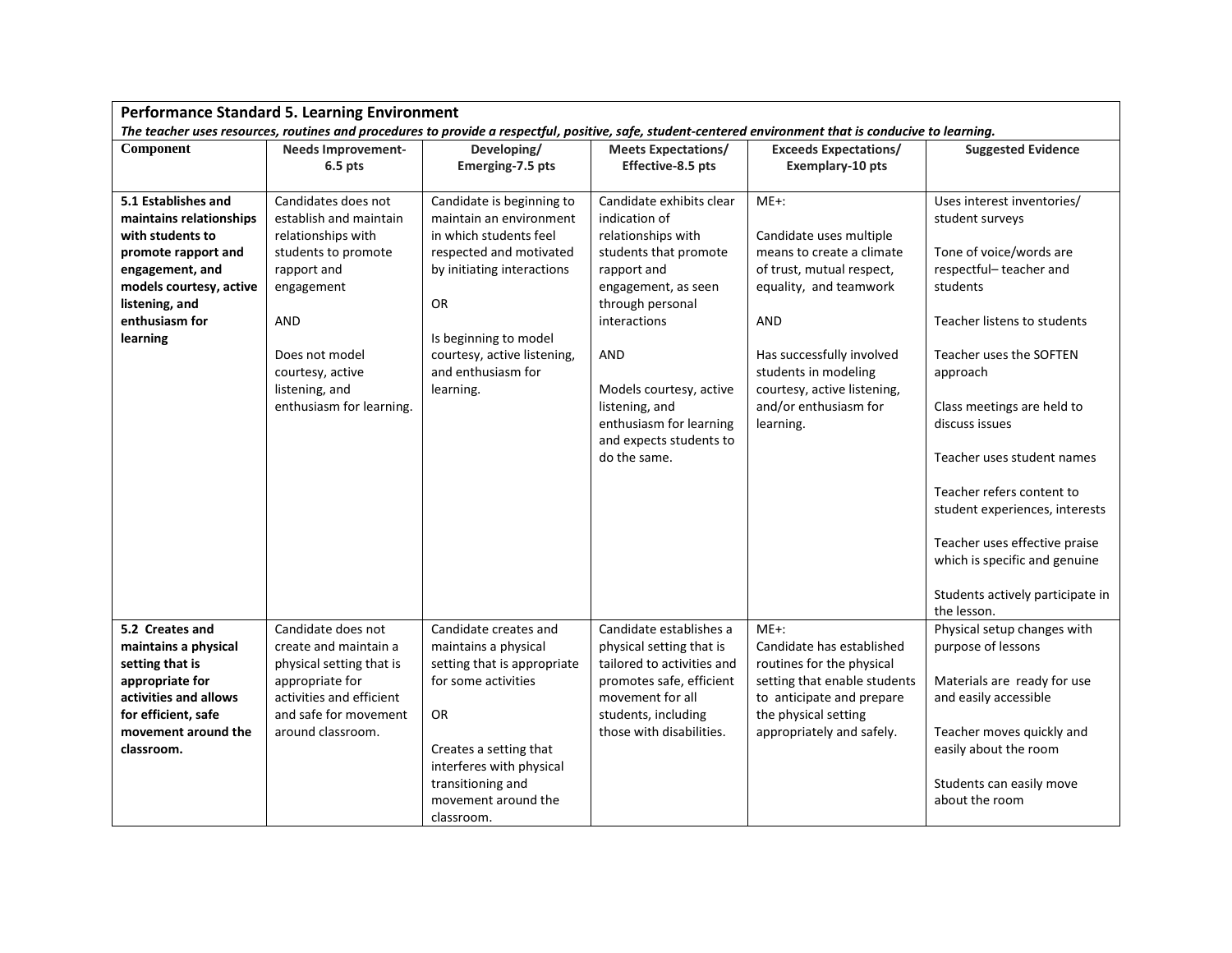|                                                                                                                                                       |                                                                                                                      |                                                                                                                                                                                                                                                                            |                                                                                                                                                                                                                                                                |                                                                                                                                                                                                                                                                                                                        | Students can easily see main<br>instructional area<br>Efficient routines used when<br>physically transitioning into a<br>new arrangement<br>Students with disabilities are<br>purposely planned for in the<br>room and for each lesson<br>Blueprint of room/<br>arrangement                                     |
|-------------------------------------------------------------------------------------------------------------------------------------------------------|----------------------------------------------------------------------------------------------------------------------|----------------------------------------------------------------------------------------------------------------------------------------------------------------------------------------------------------------------------------------------------------------------------|----------------------------------------------------------------------------------------------------------------------------------------------------------------------------------------------------------------------------------------------------------------|------------------------------------------------------------------------------------------------------------------------------------------------------------------------------------------------------------------------------------------------------------------------------------------------------------------------|-----------------------------------------------------------------------------------------------------------------------------------------------------------------------------------------------------------------------------------------------------------------------------------------------------------------|
| 5.3 Establishes and<br>maintains clear<br>expectations for<br>classroom rules,<br>routines, and<br>procedures involving<br>students as<br>appropriate | Candidate does not<br>establish and maintain<br>expectations for<br>classroom rules,<br>routines, and<br>procedures. | Candidate attempts to<br>establish and maintain<br>expectations for<br>classroom rules, routines,<br>and procedures, but does<br>not adjust the<br>management plan to<br>maintain positive<br>classroom behavior.<br>AND/OR<br>Does not involve students<br>appropriately. | Candidate establishes<br>and maintains clear<br>expectations for<br>classroom rules,<br>routines, and<br>procedures through a<br>variety of means<br><b>AND</b><br>Involves students, as<br>appropriate, in creating<br>and maintaining<br>classroom policies. | $ME+$ :<br>Candidate re-assesses rules,<br>routines, and procedures<br>based on students'<br>changing needs and<br>behavior.<br>AND<br>Creates expectations that<br>are individualized,<br>depending on student or<br><b>class</b><br>AND<br>Systematically involves<br>students in creation of<br>classroom policies. | Clear rules, routines, and<br>procedures are posted and<br>communicated to students<br>and parents<br>New routines and rules are<br>developed as necessary<br>I Individualized rules are<br>created as necessary<br><b>Teachers and students</b><br>practice<br>rules/routines/procedures on<br>a regular basis |
| 5.4 Creates an<br>atmosphere of respect<br>for individual<br>differences and<br>cultural diversity.                                                   | Candidate does not<br>demonstrate<br>awareness of<br>individual<br>differences or<br>cultural diversity<br><b>OR</b> | Candidate is aware of<br>individual differences<br>and/or cultural diversity<br>AND<br>Attempts to use this<br>knowledge to develop an<br>atmosphere of                                                                                                                    | Candidate creates an<br>atmosphere of respect<br>that purposefully<br>accounts for individual<br>differences and/or<br>cultural backgrounds<br><b>AND</b>                                                                                                      | $ME +:$<br>Candidate creates a<br>classroom environment that<br>celebrates all kinds of<br>diversity by using these<br>differences and individual<br>interests to promote<br>engagement and/or<br>understanding of content.                                                                                            | Teacher pronounces names<br>correctly<br>Teacher uses various<br>cultural/gender examples in<br>teaching<br>Teacher demonstrates<br>awareness and respect for                                                                                                                                                   |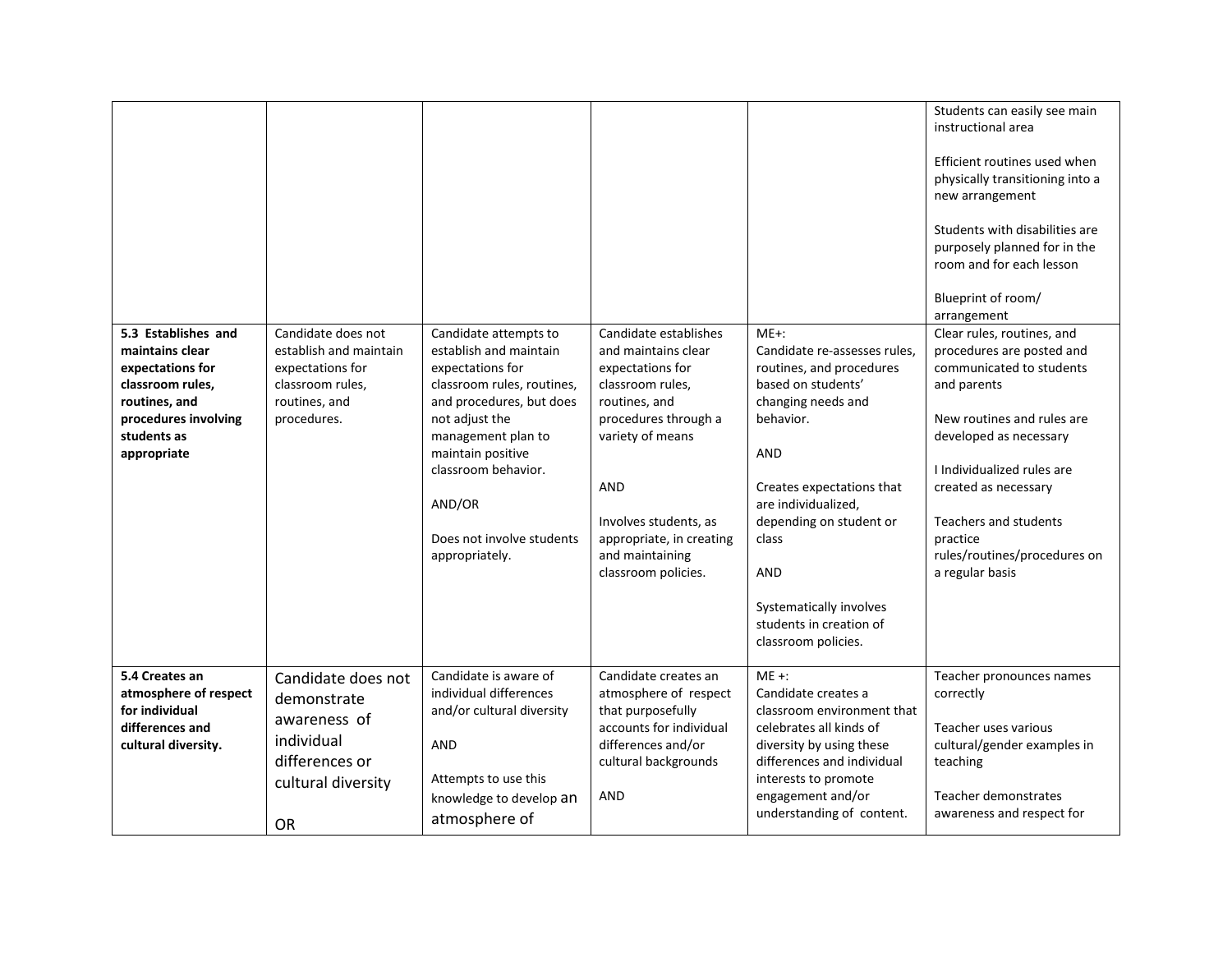|                                                                                                                                   | Does not use this<br>knowledge to<br>promote an<br>atmosphere of<br>respect between<br>and with students.                                                                                                                                                   | respect between and<br>with students.                                                                                                                                                                                                                 | Provides opportunities<br>for students to share<br>their individual and<br>cultural differences with<br>others.                                                                                                                                                                                                                                            |                                                                                                                                                                                                                                                                                                   | students' cultural<br>backgrounds.<br>Teacher provides<br>opportunities for sharing of<br>various individual differences.<br>Teacher equally engages<br>students of differing gender,<br>race, or culture.<br>Teacher avoids negative<br>behaviors such as<br>stereotyping.                         |
|-----------------------------------------------------------------------------------------------------------------------------------|-------------------------------------------------------------------------------------------------------------------------------------------------------------------------------------------------------------------------------------------------------------|-------------------------------------------------------------------------------------------------------------------------------------------------------------------------------------------------------------------------------------------------------|------------------------------------------------------------------------------------------------------------------------------------------------------------------------------------------------------------------------------------------------------------------------------------------------------------------------------------------------------------|---------------------------------------------------------------------------------------------------------------------------------------------------------------------------------------------------------------------------------------------------------------------------------------------------|-----------------------------------------------------------------------------------------------------------------------------------------------------------------------------------------------------------------------------------------------------------------------------------------------------|
| 5.5 Provides<br>opportunities for<br>students to develop<br>self-direction, self-<br>discipline and conflict<br>resolution skills | Candidate does not<br>provide opportunities<br>that encourage<br>students to evaluate<br>and resolve their own<br>conflicts or behavior<br><b>OR</b><br>Does not provide<br>opportunities for<br>students to work and<br>resolve problems<br>independently. | Candidate provides<br>opportunities for students<br>to evaluate their own<br>behavior but does not<br>provide the tools they<br>need for self- direction<br>AND/OR<br>Does not encourage<br>students to work and<br>resolve problems<br>independently | Candidate models and<br>provides opportunities<br>to practice conflict<br>resolution<br>AND<br>Equips students with<br>tools they can use to<br>evaluate and redirect<br>their own behavior<br><b>AND</b><br>Provides opportunities<br>for students to work<br>independently or<br>cooperatively to resolve<br>problems with guidance<br>from the teacher. | $ME +:$<br>Candidate provides<br>multiple tools to help<br>students identify needs, set<br>goals, and re-evaluate their<br>own behavior and/or<br>progress<br>AND<br>Allows students to work<br>alone and/ or cooperatively<br>to resolve problems with<br>little or no help from the<br>teacher. | Conflict resolution process is<br>taught to students and used<br>on a consistent basis<br>Students are given<br>opportunities to plan their<br>own work, make choices, and<br>correct themselves<br>Opportunity for class meetings<br>is provided as appropriate<br>Student goal-setting is ongoing |
| 5.6 Implements a clear<br>cohesive plan for<br>behavior management                                                                | Candidate does not<br>have nor implements a<br>clear cohesive plan for<br>behavior management<br><b>OR</b>                                                                                                                                                  | Candidate has a proactive<br>positive behavior<br>management plan in<br>place<br>AND/OR<br>Needs help with individual<br>student behavior.                                                                                                            | Candidate has a<br>proactive positive<br>behavior management<br>plan that includes<br>appropriate<br>consequences for<br>misbehavior<br><b>AND</b>                                                                                                                                                                                                         | $ME +:$<br>Candidate involves students<br>in the creation,<br>implementation, and<br>enforcement of behavior<br>management plans on both<br>a class and an individual<br>level.                                                                                                                   | Teacher articulates a behavior<br>plan, with specific details on<br>rewards and consequences<br>Ongoing review of behavioral<br>expectations is provided.<br>Behavior chart or other system<br>is in place                                                                                          |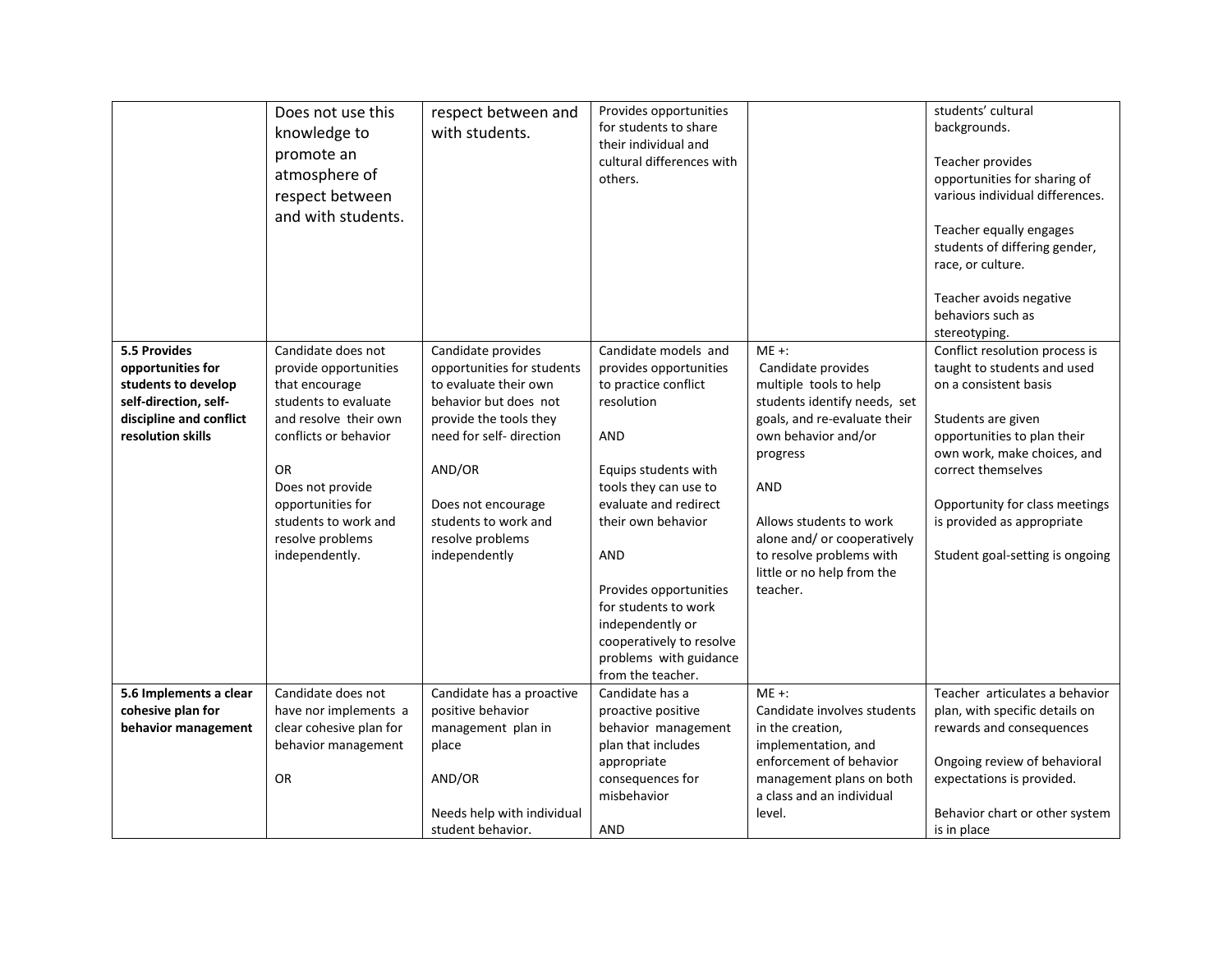| Ignores or does not     | AND/OR                   | Clearly establishes,    | Communication with parents |
|-------------------------|--------------------------|-------------------------|----------------------------|
| address student         | Enforces consequences on | communicates, and       | is evident                 |
| behavior                | an uneven basis.         | enforces consequences   |                            |
|                         |                          | for misbehavior on a    |                            |
| OR                      |                          | consistent basis.       |                            |
| Often needs support     |                          | <b>AND</b>              |                            |
| from cooperating        |                          | Makes necessary         |                            |
| teacher to maintain     |                          | adaptations to behavior |                            |
| positive behavior.      |                          | management plan as      |                            |
|                         |                          | needed.                 |                            |
| OR                      |                          |                         |                            |
| Enforces consequences   |                          |                         |                            |
| that are inappropriate. |                          |                         |                            |
|                         |                          |                         |                            |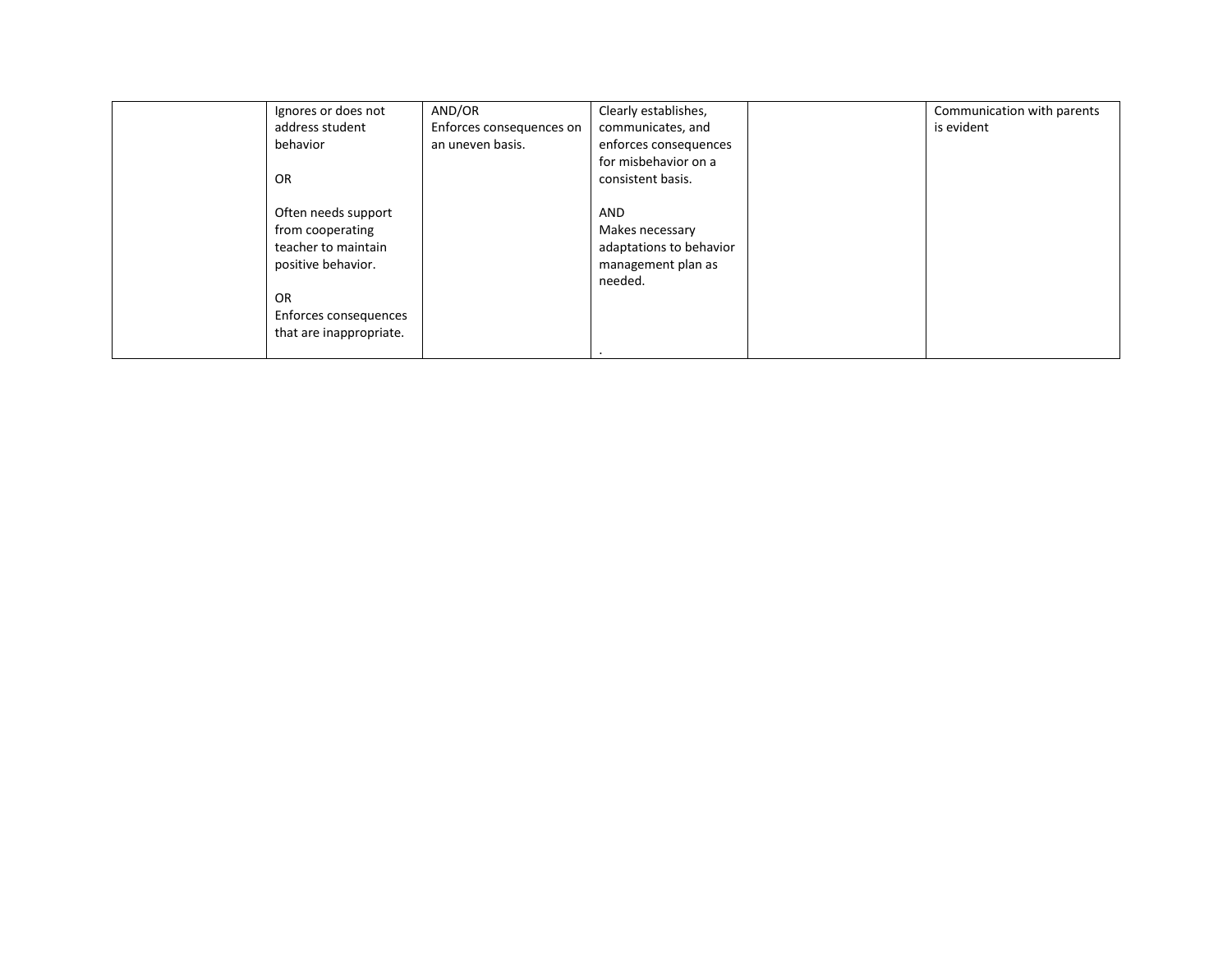### **Performance Standard 6. Professionalism**

**The teacher maintains a commitment to professional ethics, communicates effectively, and takes responsibility for participating in professional growth that results in enhanced student learning.**

| Component                                                | <b>Needs Improvement-</b>  | Developing/                                         | <b>Meets</b>                      | <b>Exceeds</b>                     | <b>Suggested Evidence</b>  |
|----------------------------------------------------------|----------------------------|-----------------------------------------------------|-----------------------------------|------------------------------------|----------------------------|
|                                                          | 6.5 pts                    | Emerging-7.5 pts                                    | Expectations/                     | Expectations/                      |                            |
|                                                          |                            |                                                     | Effective-8.5 pts                 | Exemplary-10                       |                            |
|                                                          |                            |                                                     |                                   | pts                                |                            |
| 6.1 Completes work in a timely fashion                   | Candidate does not         | Candidate submits some                              | Candidate                         | $ME+$ :                            | Internship assignments and |
| that accurately and thoroughly responds                  | submit work on time        | but not all work on time                            | submits all work                  | Candidate allows                   | classroom deadlines        |
| to assignments.                                          |                            |                                                     | on time.                          | sufficient time                    |                            |
|                                                          | <b>OR</b>                  | AND/OR                                              |                                   | for revision and                   | Accuracy of                |
|                                                          |                            | Submits works that is                               | <b>AND</b>                        | feedback prior to                  | spelling/punctuation/      |
|                                                          | Submits incomplete work.   | complete but still has<br>weaknesses in accuracy or | Submits work<br>that is complete, | deadlines                          | grammar                    |
|                                                          | <b>OR</b>                  | thoroughness.                                       | accurate and                      | AND                                |                            |
|                                                          |                            |                                                     | thorough.                         | Submits work                       |                            |
|                                                          | Submits incorrect or       |                                                     |                                   | that shows deep                    |                            |
|                                                          | superficial work.          |                                                     |                                   | analysis and                       |                            |
|                                                          |                            |                                                     |                                   | original ideas.                    |                            |
|                                                          |                            |                                                     |                                   |                                    |                            |
|                                                          |                            |                                                     |                                   |                                    |                            |
|                                                          |                            |                                                     |                                   |                                    |                            |
| 6.2 Demonstrates willingness to reflect                  | Candidate does not         | Candidate superficially                             | Candidate                         | $ME+:$                             | Bottom of lesson plan      |
| on personal strengths and weaknesses                     | reflect on personal        | reflects on performance                             | actively reflects                 | Candidate moves<br>from reflection | reflection                 |
| and seeks opportunities for professional<br>development. | strengths or weaknesses    | and/or requires prompting<br>to do so               | of strengths and<br>weaknesses    | to changes in                      | Weekly reflections         |
|                                                          | <b>OR</b>                  |                                                     |                                   | practice                           |                            |
|                                                          |                            | AND/OR                                              | AND                               |                                    | Post-observation           |
|                                                          | Does not accept            |                                                     | Solicits feedback                 | AND/OR                             | conferences                |
|                                                          | constructive feedback in a | Is beginning to accept                              | for improvement                   |                                    |                            |
|                                                          | professional manner        | constructive feedback in a                          | and responds in                   | Actively seeks                     | Evidence of seeking and    |
|                                                          |                            | professional manner                                 | a professional                    | opportunities to                   | using student feedback     |
|                                                          | <b>OR</b>                  |                                                     | manner                            | extend                             |                            |
|                                                          |                            | AND/OR                                              |                                   | professional                       |                            |
|                                                          | Does not seek              |                                                     | AND                               | development.                       |                            |
|                                                          | opportunities for          | Does not take full                                  | Attends                           |                                    |                            |
|                                                          | professional               | advantage of professional                           | appropriate and                   |                                    |                            |
|                                                          | development.               | development opportunities.                          | available                         |                                    |                            |
|                                                          |                            |                                                     | professional                      |                                    |                            |
|                                                          |                            |                                                     | development                       |                                    |                            |
|                                                          |                            |                                                     | opportunities.                    |                                    |                            |